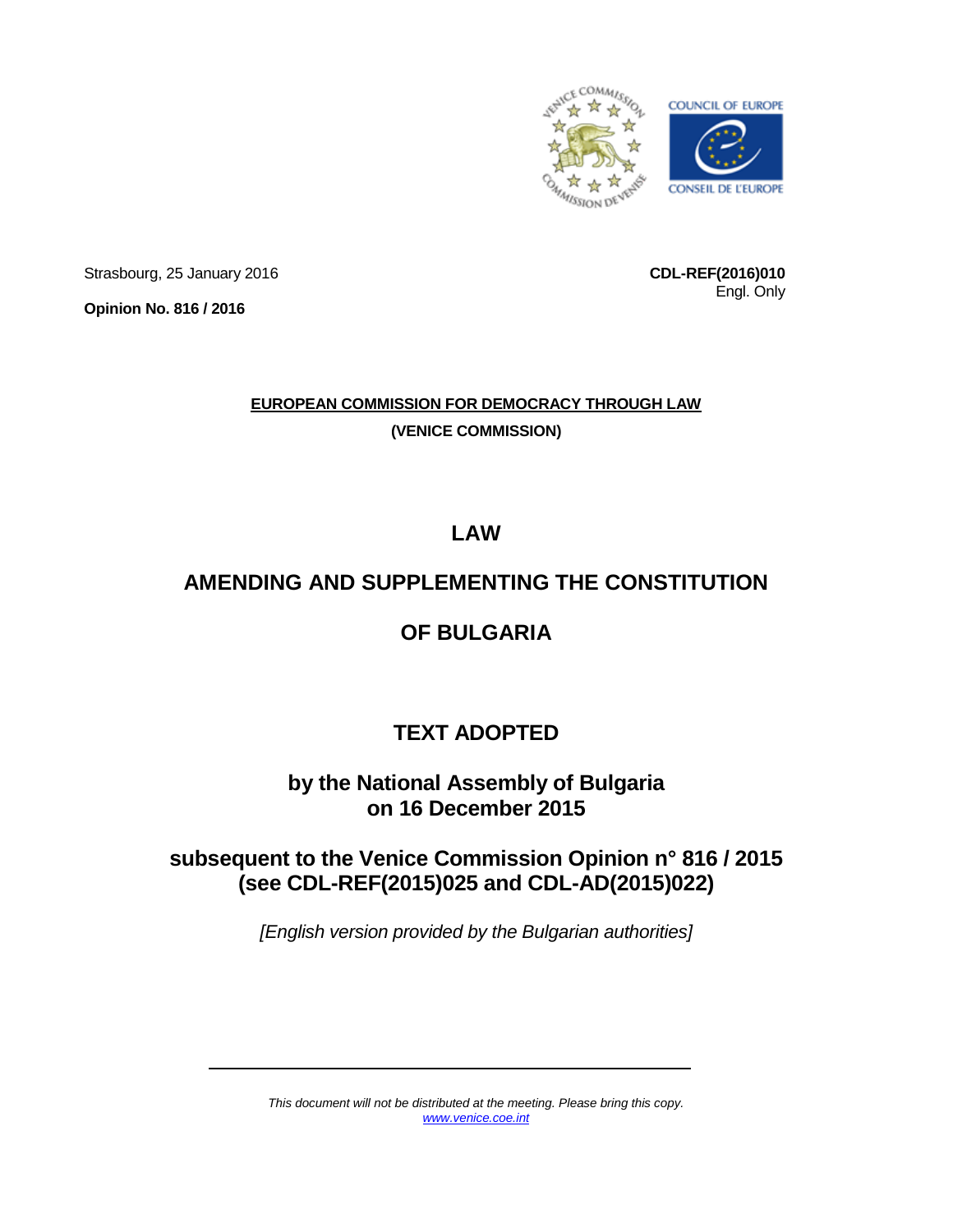#### **LAW AMENDING<sup>1</sup> AND SUPPLEMENTING THE CONSTITUTION OF THE REPUBLIC OF BULGARIA (SG. ISSUE 56 of 1991**)

#### **Promulgated SG. issue 100 of 18 December 2015**

§ 1. In Art. 84, item 16 a second sentence shall be created: "The National Assembly may hear and adopt other reports of the Prosecutor General on the activities of the Prosecutor's Office on the application of the law, combating crime and implementation of penal policy".

§ 2. In Art. 129 the following amendments shall be made:

1. In Para. 1, after the words "office" the words "respectively by the Judges and the Prosecutors Chamber of" shall be added.

2. In Para. 2, first sentence, after the words "upon a proposal from" the words "the Plenum of" shall be added.

3. In Para. 3 in the text before point 1, after the words "by a decision of the" the words "Judges or respectively the Prosecutors Chamber of", shall be added.

§ 3. In Art. 130 the following amendments and supplements shall be made:

1. In Para. 3, after the words "National Assembly" the words "by a majority of two-thirds of the Members of Parliament" shall be added and a second sentence shall be created: "The Members of the Supreme Judicial Council are elected under the conditions of Art. 130a, Para. 3 and 4 and in accordance with procedures determined by law."

2. Paragraphs 5, 6 and 7 shall be repealed.

§ 4. New Art. 130a and Art. 130b shall be created:

"Art. 130a (1) The Supreme Judicial Council carries out its duties through the Plenum, Judges and Prosecutors Chambers.

(2) The Plenum shall consist of all the members of the Supreme Judicial Council. The Plenum of the Supreme Judicial Council:

1. shall adopt the draft budget of the judiciary;

2. shall adopt a decision for termination of the mandate of an elected member of the Supreme Judicial Council, under the conditions of Art. 130, Para. 8;

3. shall organize the qualification of the judges, the prosecutors and investigators;

4. shall decide on general for the judiciary organizational issues;

5. shall approve the annual reports pursuant to Art. 84, item 16;

6. shall manage the real estate properties of the judiciary;

7. shall make a proposal to the President of the Republic for the appointment and dismissal of the Chairperson of the Supreme Court of Cassation, the Chairperson of the Supreme Administrative Court and the Prosecutor General;

8. shall execute other powers determined by law.

(3) the Judges Chamber of the Supreme Judicial Council shall have 14 members and shall include the Chairpersons of the Supreme Court of Cassation and the Supreme Administrative Court, six members elected directly by the judges, and six members elected by the National Assembly.

(4) the Prosecutors Chamber of the Supreme Judicial Council shall have 11 members and shall include the Prosecutor General, four members elected directly by the prosecutors, one member elected directly by the investigators, and five members elected by the National Assembly.

(5) The Chambers according to their competence:

1. shall appoint, promote, transfer and remove from office the judges, prosecutors and investigators;

2. shall make regular appraisals of the judges, prosecutors, investigators and administrative heads of bodies of the judiciary and resolve issues for acquisition and restoration of tenure status;

<sup>1</sup> The Law is adopted by the 43rd National Assembly on 16 December 2015 and is stamped with the official seal of the *National Assembly.*

*Stamped with the State seal.*

 $\overline{a}$